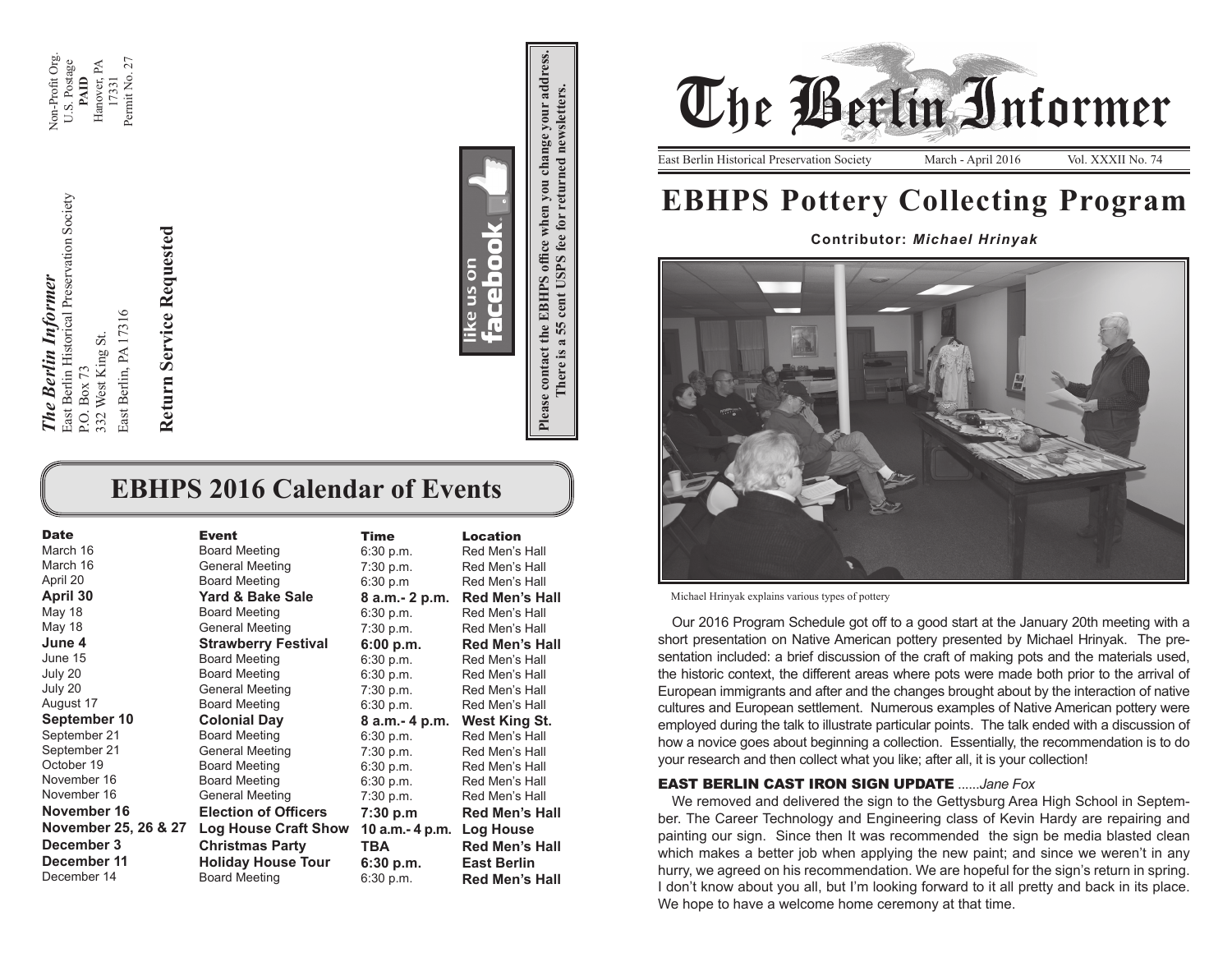

## **Message from Your Acting Board President**

## **Michael Hrinyak**

Now that we have finished celebrating the coming of a New Year (goodness, it seems like only yesterday), it is time to think of what is to come and what we as a Society need to focus on. I, for one, firmly believe that it is important to plan for the future. I know that it is important that the EBHPS looks ahead.

Photo Credit: Lois Loges

l.



I see two issues that we should consider as we move ahead – membership and fundraising. The first area where we must focus is membership. We are an aging historical society which is not in itself a bad thing since with age comes wisdom; however, we need the energy and vigor a new and younger generation

can bring. If we are truly to keep the past alive, we must enlist and inspire new lovers of history to take up the torch and to carry on the work so ably started by those who went before us. Secondly, we must put the Society on a sounder financial footing, so that we have the resources to continue the work we have started, including the care of the "needy" old buildings with which we have been entrusted. A good start has been made in this area with the establishment of the "1764" fund. We must do more to have a true endowment for the future. We also must reinvigorate our existing fund raising activities: Colonial Day, the Christmas Craft Fair, and the Christmas House Tour, while devising additional ways to both raise funds and make the Society relevant to the very fabric of East Berlin.

Yes, every historical society seems to have the same challenges and therefore the same goals – increase membership and secure funding. I want the EBHPS to become a leader in addressing these challenges. What can we do to make membership more attractive to current and new members? How can we make better use of our resources – buildings, collections and people? I need your ideas, support, counsel, feedback and wisdom as we make the EBHPS a place where like-minded individuals can work together to safeguard the past and point the way to the future.

#### The Berlin Informer

Published 6 times per year by the **East Berlin Historical Preservation Society,** and mailed to society members as a benefit from their yearly dues payment. All materials are Copyright of the **East Berlin Historical Preservation Society** and may not be reproduced without permission.

| Society Office - Red Men's Hall |                   | Editor / Publisher - Ken Buohl |  |
|---------------------------------|-------------------|--------------------------------|--|
| 332 West King Street            | www.EBHPSPA.org   | kb1951@pa.net * (717) 321-3189 |  |
| P.O. Box 73                     | (717) 259-0822    | Photos by: Ken Buohl           |  |
| East Berlin, Pennsylvania 17316 | ebhps@comcast.net | or as identified.              |  |

# **EBHPS Board Meeting** (condensed version)

**Contributor:** *Carol Carlson,* EBHPS Secretary

**Board Meeting – February 17, 2016, Red Men's Hall**

**Members Present:** Michael Hrinyak, Carol Carlson, Lucia Hrinyak, Bev Jadus, Sharon O'Connell, Bill Powell. **Absent:** Bob Todd, Erma Barnhart, Mike Loges, Connie Rogers

**Minutes…**The minutes from the January 2016 meeting were accepted as written.

**Financial Report…**There was no financial report due to the absence of Treasurer Bob Todd. A Budget Committee will meet this month to work out a budget for this year.

**Building Report…**No new information. The work on the Mill – window repair, new gutters, paint on stairs – has been completed except for two windows on the creek facing side. They are being repaired and will be reinstalled when completed.

**Colonial Day…**There will be a Colonial Day meeting on Monday, February 22. Updates will be given then. We have 24 craft vendors so far. At the last meeting there were 5 returning food vendors. The permit to close West King Street has been requested. The deadline for craft vendor applications is March 1. Bev follows up with a personal phone call to those who have not returned their application.

**House Tour…**The Christmas House Tour is tentatively scheduled for Sunday, December 11. We really need someone to step us as chairperson. We do have a few East Berlin homes as possible tour venues, we need at least five.

**General Meeting Attendence/Programs…**Lucia and Sharon will work with Jane Fox to come up with interesting programs for our general meetings. A few days before the last general meeting, Lucia sent an email reminder for the meeting to the membership; and it helped to get people to come to the meeting who would not have otherwise attended. The Board suggested that we have joint programs with the Library.

**Membership…**Peggy Bange sent a report about the membership list. Our numbers are down, and we desperately need some new members. We talked about ways to get locals to come to our meetings. Right now, the entire Board of Directors is made up of people who are not native to East Berlin. We also need a person or persons to take charge of the 1764 Preservation Fund.

**Hearth Cooking…**The next Hearth Cooking meeting will be on Sunday, March 6. Because a few of the current members will be moving out of state, there will be openings for new menbers. Those interested can call Jenn Oswald.

**Fundraising…**Our next fundraiser will be the Yard and Bake Sale on Saturday, April 30. This is the same day as the EBACC yard sale. We may sell hotdogs and funnel cakes, if we can get enough help from the general membership. We are also considering having a tea and fashion show, silent auctions, hearth meals, desserts for sale.

**Informer...**We are asking our general membership to submit articles for the Informer. If anyone has interesting information about their historic home, a relative, or an event, they can submit the article for publication in a future edition. We also wondered if we could have a "want ad" section in the Informer. If anyone has an article of historic value they want to sell, or are looking for a specific item, they can put the word out in a want ad in the Informer.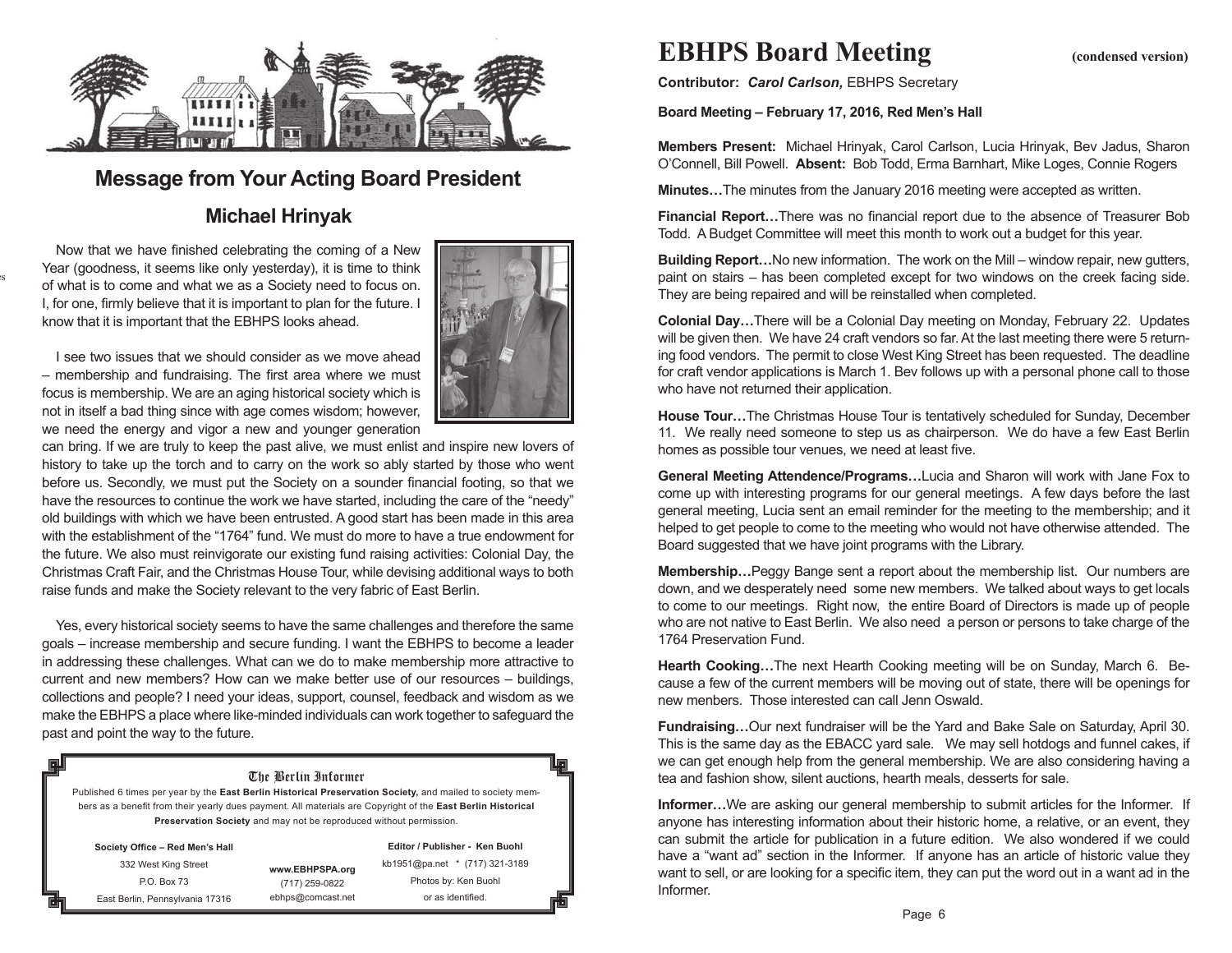# **The East Berlin Historical Preservation Society**

## **2016 OFFICERS**

### **President:** Vacant **Vice-President: Michael Hrinyak** 304 DeGuy Ave. Hanover, PA 17331 717-630-2468

**Treasurer: Bob Todd Secretary: Carol Carlson** 92 Red Run Church Rd 400 West King Street

East Berlin, PA 17316 East Berlin, PA 173156 717-487-5769 717-259-8076 b.todd123@comcast.net bechtelvictbb@aol.com

michaeljosephhrinyak@gmail.com

## **Board of Directors**

#### **Erma Barnhart Mike Loges Mike Loges**

10 Pine Court Dr. 2211 Baltimore Pike Abbottstown, PA 17301 East Berlin, PA 17316 717-633-9727 717-259-9690

#### **Sharon O'Connell Beverly Jadus**

240 Third St. 200 P.O. Box 764 Hanover, PA 17331 **East Berlin, PA 17316** 717-870-1634 717-249-7049 sharona247@gmail.com baj12@verizon.net 2nd term ends Dec. 2017 1st term ends Dec. 2017

P.O. Box 764 3018 Milky Way East Berlin, PA 17316 **Dover, PA 17315** 717-259-7049 717-659-1648 baj12@verizon.net cjrmouse@yahoo.com

### **Lucia Hrinyak**

304 DeGuy Ave. Hanover, PA 17331 717-630-2468 loosh45@comcast.net 1st term ends Dec. 2017

barnhut@centurylink.net countrycrowantiques@verizon.net 1st terms ends Dec. 2016 2nd term ends Dec. 2016

### **Bill Powell Connie Rogers**

1st term ends Dec. 2017 2nd term ends Dec. 2017

# **Society Membership**

**Contributor:** *Peggy Bange***, EBHPS Membership Chairman**

**Current Members, PLEASE renew your membership if you haven't sent it in. Your membership in EBHPS is very much appreciated.** 

**Do you know someone with an interest in historical preservation or an admiration for history? GIFT them a membership in the EBHPS. It will be one of the best gifts you will ever give someone.**

**Membership forms are available to print on the EBHPS website at www.EBHPSPA.org or call the EBHPS office at 717-259- 0822 and ask to have one mailed to you.**

 **Thank you for your CONTINUED support to EBHPS**

# March Membership Meeting Program

**Contributor:** *Jane Fox, Membership Meeting Program Coordinator*

**PROGRAM: March, 16 at Red Men's Hall.** Camp Security. The York County, PA camp where colonists held British prisoners of war during the American Revolution.

**SPEAKERS:** June Lloyd, Librarian Emerita of York County Heritage Trust will be presenting the history on Camp Security. Carol Tangola, President of the Friends of Camp Security, will discuss the preservation of the site. Craig Landis, retired elementary school teacher and volunteer on digs at Camp Security will speak. Mr Landis has written a book entitled, "Camp Security: A Revolutionary War Prison Camp".

**\* Brief History:** Camp Security, an American prison camp built in 1781, was first occupied by the troops of General John Burgoyne, who had been captured at Saratoga in 1777. In the fall of 1781, a stockade and living quarters were built on the 270 acre York County, PA farm taken for the camp. The York County militia, who often sympathized with the prisoners and only loosely guarded the camp, ran Camp Security. A farmhouse still existing on the site may have been used as militia headquarters. The Continental Congress had no money to feed or clothe its military prisoners, so a parole system allowed prisoners to work for local residents thereby supplementing the camp's meager supply of food, clothing and blankets. Wives and children accompanied many of the prisoners, a common practice at that time. The camp also housed American citizens, as many of the prisoners married colonists during their seven years in captivity. A fever hit the camp in the winter of 1782-1783 killing many prisoners and family members who were buried in a graveyard near the camp. Following the end of the war in the spring of 1783, Camp Security was abandoned.

\* (from Friends of Camp Security website: www,campsecurity.com)